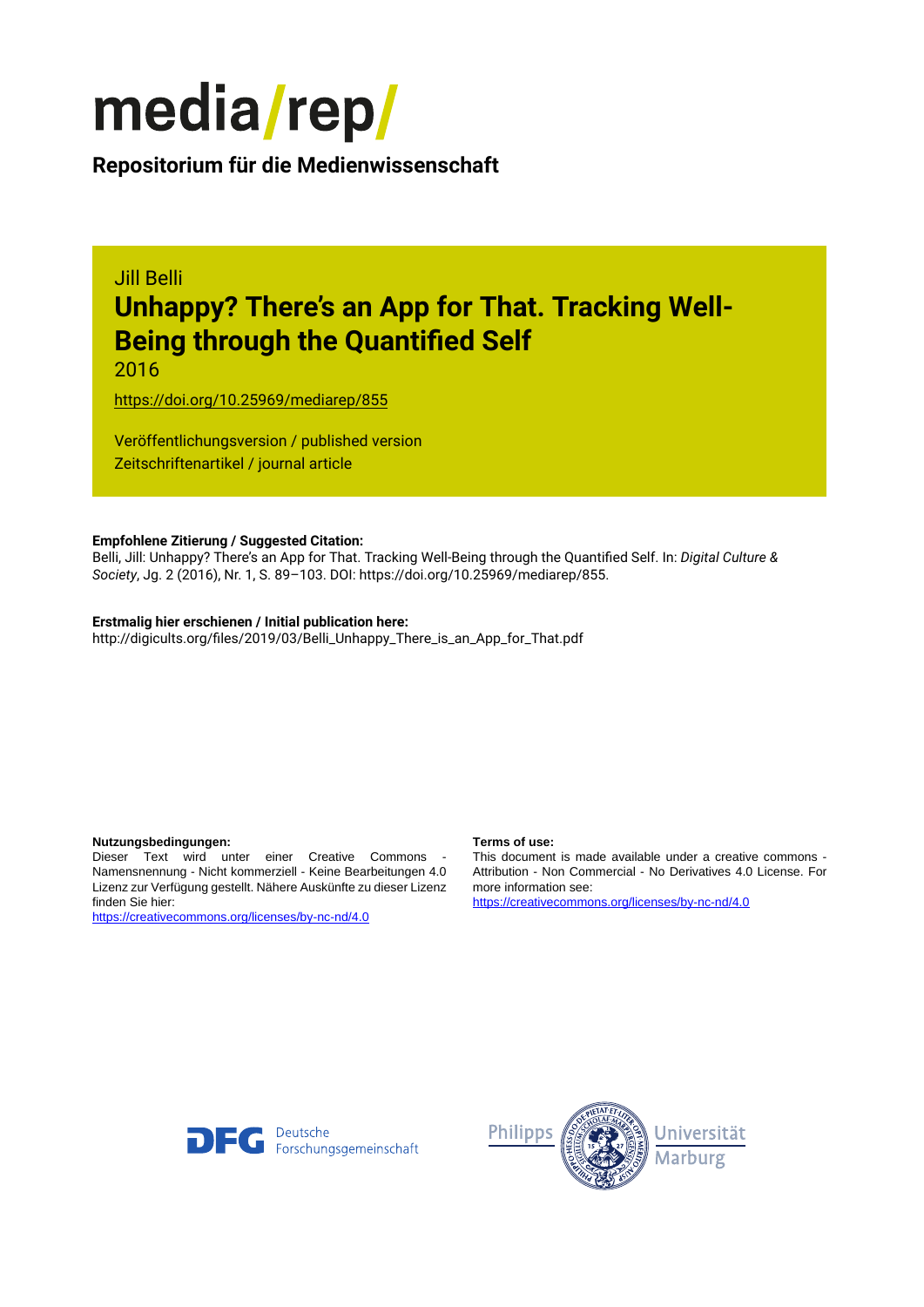# Unhappy? There's an App for That Tracking Well-Being through the Quantified Self

*Jill Belli*

#### **Abstract**

*This article analyses* happiness apps*, a subset of quantified self (QS) applications focused on tracking and improving user subjective well-being or happiness. I examine these apps, the data they track, and the interventions they propose to explore the social, political, and ethical implications of QS practices associated with happiness apps. Despite their focus on science, data, and quantification, happiness apps are ideologically inflected, mediated through the influential research, rhetoric, and pedagogy of positive psychology. Positive psychology as the "science of happiness" applies research in order to maximise well-being globally, and it increasingly leverages technology for this goal. Through a close reading of the claims and functions of these happiness apps, I highlight their assumptions about the happy individual and good society. Happiness apps do not assess emotions objectively via user data; instead, they filter user emotions through positive psychology's theories of happiness that inform these apps' conceptions and standards of well-being. This article argues that happiness apps may function conservatively, teaching users to pursue happiness and the good life without recognizing that understandings of* happy *and* good *are not universal but inextricably bound to particular ideological assumptions, cultural contexts, and interpretations of what is positive, valuable, and desirable. The practice of tracking and operationalising user data via a happiness app is a complex, mediated practice. The data are mediated by the particular tool as well as users' individual understandings of and aspirations for happiness, which in turn are mediated by the rhetoric, ideology, and pedagogy of positive psychology. This triple mediation demonstrates that the QS is not neutral but instead embedded within social, cultural, economic, political, and ethical commitments.*

## Introduction

The quantified self (QS) has seen dramatic adoption in recent years due to the current ease with which individual data can be collected, computed, and operationalised. A variety of digital tools for learning about one's bodily processes, activities, behaviours, moods, and thoughts exist, including *happiness apps*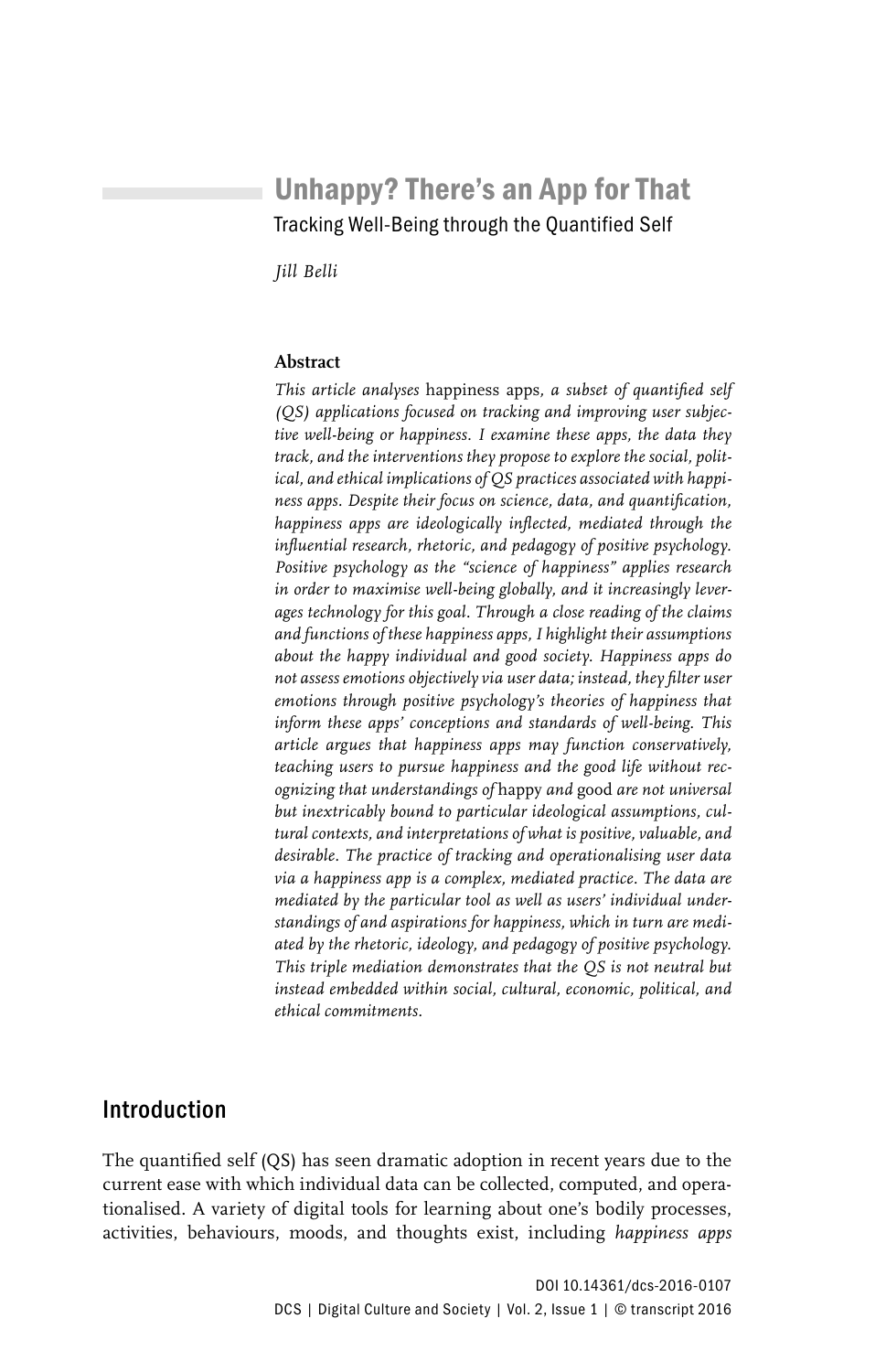designed to track and improve subjective well-being or happiness. This subset of the QS targets states and emotions such as mood, mindfulness, resilience, optimism, positivity, and, of course, happiness. As with other QS tools, happiness apps employ diverse technologies and methodologies for capturing data and improving well-being. Benefits of the QS include greater self-awareness and a resulting sense of control. People do not just seek self-knowledge, however; they also use data to implement changes in their lives. Users can manipulate the data from many happiness apps to stage interventions and experiments with the objective of achieving greater well-being. Viewed in this light, happiness apps and the QS seem useful and empowering.

Although happiness apps and the QS are often treated as positive developments, there are many social, political, and ethical questions that should be raised: How are the data mediated through various technologies, user subjectivities, and larger social, cultural, economic, and political contexts? Is it possible to gather objective data about emotions such as happiness? Even if this were possible, is this data useful and desirable? In whose interest is this tracking? What ideologies and stakeholder interests get embedded into the design of the technology and practices that facilitate self-knowledge?

This article analyses happiness apps, the data they track, and the interventions they propose to explore the social, political, and ethical implications of QS practices. Despite their focus on science, data, and quantification, happiness apps are ideologically inflected, mediated through the influential research, rhetoric, and pedagogy of positive psychology. Positive psychology uses applied research with the objective of maximising well-being and it leverages technology for this goal. Through a close reading of the claims and functions of these happiness apps, I highlight their assumptions about the happy individual and good society. Happiness apps do not assess emotions objectively via user data; instead, they filter user emotions through psychological theories of happiness that inform these apps' conceptions and standards of well-being. This article argues that happiness apps may function conservatively, teaching users to pursue happiness and the good life without recognizing that understandings of *happy* and *good* are not universal but inextricably bound to particular ideological assumptions, cultural contexts, and interpretations of what is positive, valuable, and desirable. By considering happiness apps in the context of positive psychology, this article offers an approach for exploring the ethical implications of QS practices and data as mediated through and in the service of particular agendas.

#### The Quantified Self: Contexts and Critiques

The QS posits that individuals can gain self-knowledge and self-awareness through tracking personal data. Advances in technology support improved collection and utility of both active and passive data, and mobile phones and portable devices offer increased convenience and efficiency, allowing more seamless integration of tracking into users' everyday work, personal, and leisure activities. The digitisation of self-tracking practices via the QS reflects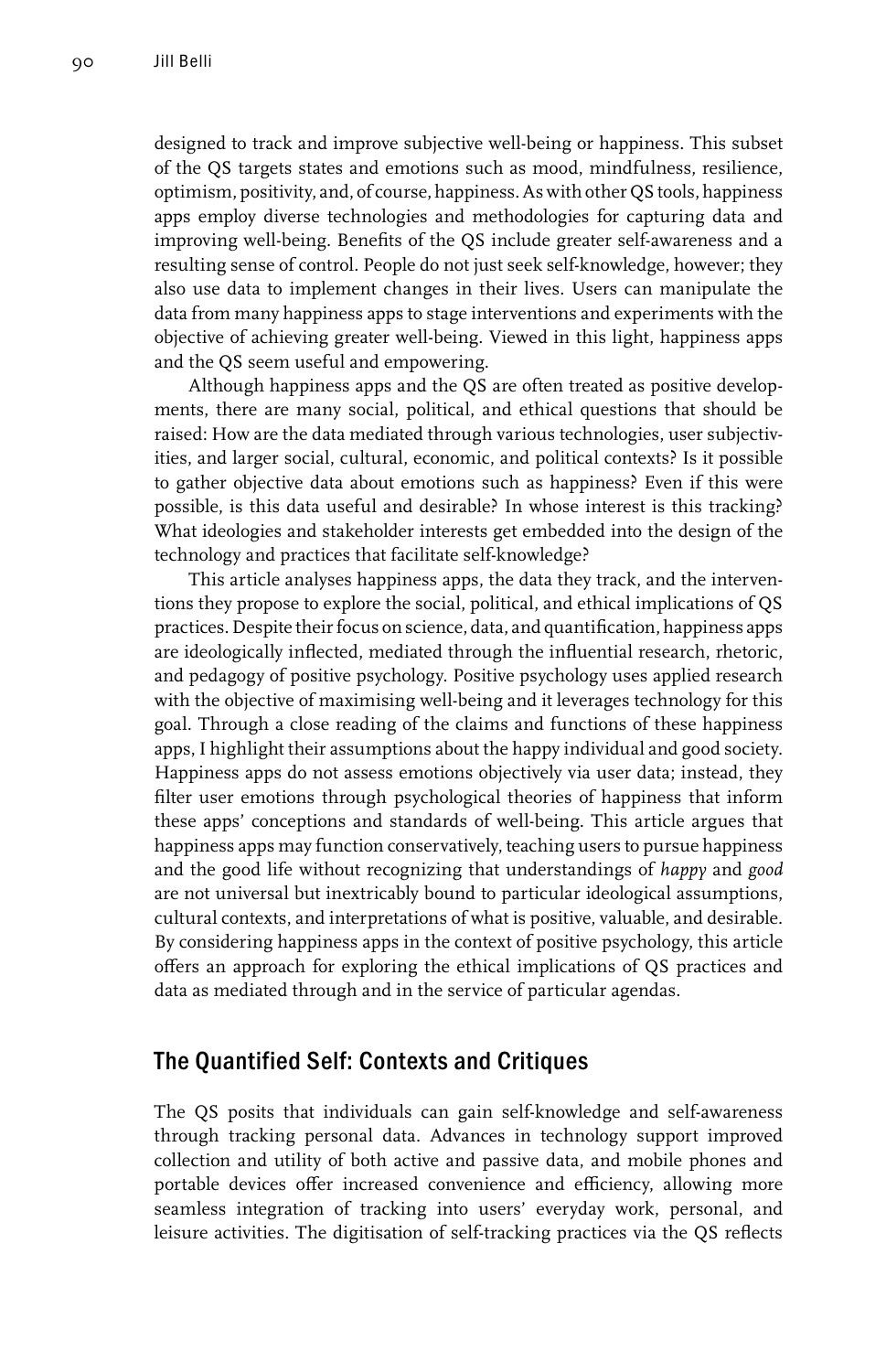technological utopianism, a belief in the value of greater self-knowledge and progress through technology. "The terms 'quantified self' and 'self-tracker' are labels, contemporary formalizations belonging to the general progression in human history of using measurement, science, and technology to bring order, understanding, manipulation, and control to the natural world, including the human body" (Swan 2013: 86). To this end, QS practices rely heavily on scientific method and experimentation, and claim objectivity through quantification. It is unsurprising, then, that the motto of the QS movement is "self knowledge through numbers."1

QS proponents believe that users become empowered through their data. Ideally, as QS movement co-founder Gary Wolf states, one will not only collect data but also operationalise these data into real life improvements: "If you want to replace the vagaries of intuition with something more reliable, you first need to gather data. Once you know the facts, you can live by them" (2010). The QS community has normalised self-tracking, demonstrating how the awareness of moods, behaviours, and actions aids targeted interventions users might desire. Ultimately, the goal is for users to become better versions of themselves (cf. Swan 2013: 93). QS advocates promote this transformative potential, yet this utopian outlook often conceals ethical concerns in connection with surveilling users, exploiting data for commercial gain through targeted marketing, encouraging normative behaviour, fostering individualism, ignoring or obscuring qualitative information, and privileging quantification, measurement, and empirical truth of the body and personal experience.

In affirming that a person can be known and that this knowledge can be accessed through her data, the QS relies on an essentialist view of the body. It belies a misguided trust in quantifying and measuring biological factors, behaviours, emotions, and thoughts as well as credence in tracked data as unmediated, uncontaminated representations of the user. In other words, the success of the QS hinges on the commonly held assumptions that tracking can fill in gaps in self-knowledge and that the data do not lie. However, while the QS can capture a great deal of user data and provide resulting insights, there remain aspects that the data cannot register and represent through algorithms. QS practitioners and theorists should always ask about these losses, just as they work to understand what can be gained from the QS.

With so much emphasis on eponymous quantified nature of the QS, it can be easy to overlook the important qualitative nature of this tracking. Narratives and stories shape the data captured from QS practices, and these user-generated meanings are crucial components of self-knowledge. As Jenny Davis (2013) states in her blog post, "The Qualified Self":

"Self quantification is a process bookended by self qualification. Yes, the numbers are important. Self-quantification is, by definition, self-knowledge through numbers. Those numbers, however, take shape qualitatively. They become the code with which self-quan-

<sup>1</sup> Cf. http://quantifiedself.com/.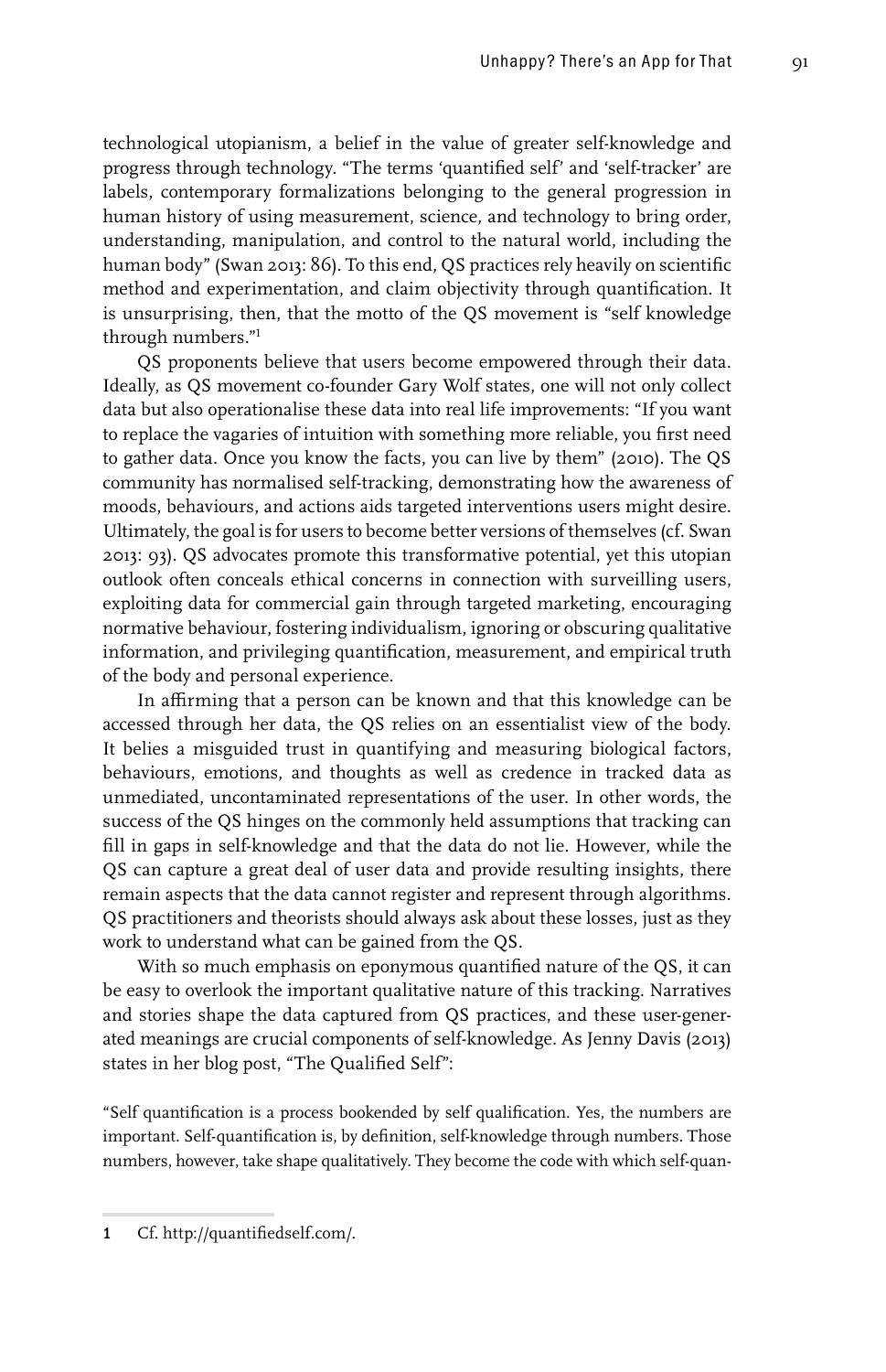tifiers prosume selves and identities into being. They are the bits with which self-quantifiers make sense of their atoms." (ibid)

Mood and emotion tracking promise to move the QS further towards the qualified self (cf. Swan 2013: 93-95), especially since they often rely on active, manual importing of subjective data (e.g., in response to a prompt like "how do you feel right now?"). This is in contrast to the passive, automatic tracking of many health and fitness devices, which routinely collect objectively verifiable bodily and environmental data via sensors and wearables. Such subjective datasets create problems for data accuracy and usability, and "emotion mapping remains a challenging problem" (Swan 2012: 224) that QS advocates hope to solve with the help of biometrics and "greater objective data collection" (Swan 2013: 92). Here, QS enthusiasts are optimistic about the revolutionary potential of the Internet of Things (IOS), of which the QS is a part: "Whole fields of study previously limited to self-reported information such as psychology could be radically supplemented and transformed with objective metrics obtained from the IOT." (Swan 2012: 248) Automating data collection may decrease the technical problems related to subjectivity (Swan 2013: 93) that introduce unreliability to data science approaches (Fawcett 2015: 254), but it would further obscure mediation of the data and simultaneously decrease reflection and mindfulness, two of the most valuable benefits of QS tracking (Nafus/Sherman 2014: 1785).

User identity, experiences, environment, values, and desires inflect QS data and their interpretation, contributing further complexity. Deborah Lupton's critical sociological perspective surfaces the interplay between tracking tools, collected data, and socio-cultural context: "Digital data are continually being generated when people interact with online technologies. Data assemblages, therefore, are lively digital objects: mutable, dynamic, responsive to new inputs and interpretations." (Lupton 2014b: 8) Once captured, user data folds into a larger matrix; no longer completely in the user's control, the data may be made to serve someone or something else's purposes.

"Self-tracking is not only a technology of the self, but it is also a data practice. […] These datasets are having an increasingly important role in shaping policy, commercial dealings, education, social welfare and healthcare, the management of groups and populations and in individuals' personal and everyday life." (ibid: 3)

There are complex, social, political, and ethical issues at stake in tracking user data and staging interventions based on it for "self-improvement and achieving one's 'best self'" (Lupton 2014b: 8). The QS may aid in the quest to optimise the self, but what are the standards to which this optimising adheres? Tracking relies on numbers and data as well as values and judgments, assessments of not only of what is, but also of what ought to be. While the norms may be transparent and clearly stipulated in certain cases (e. g., take 10,000 steps per day to remain fit), it is more challenging to parse the norms for subjective data such as emotions and moods.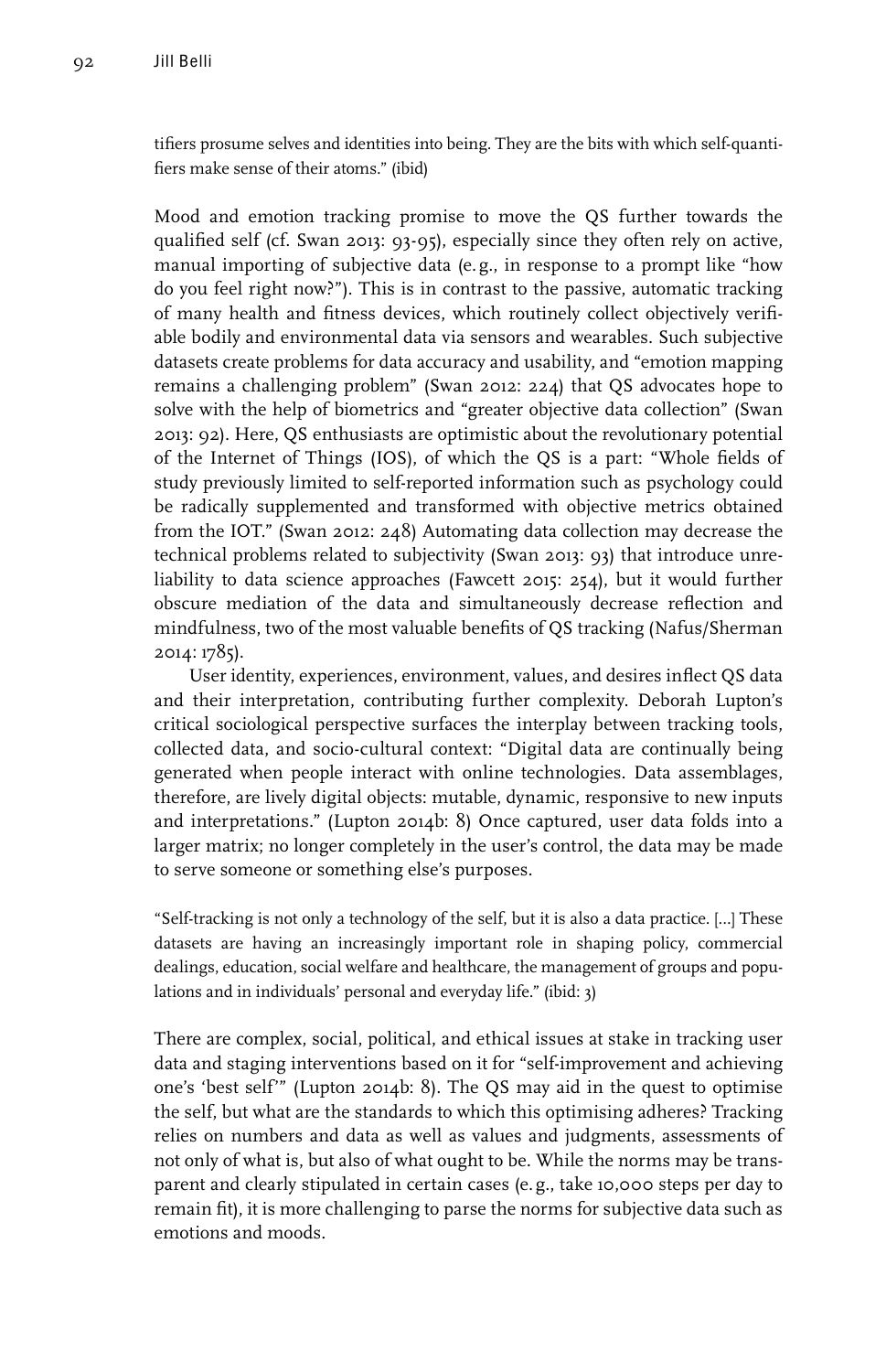## Positive Psychology: A Mediating Ideology

While critiques of the QS are becoming mainstream, the influences of mediating ideologies and discourses that inform QS tools and practices are less often thematised. In what follows, I explore the mediating ideology of happiness apps, a particular class of QS tools that stem from the convergence of happiness research and innovations in technology. Happiness apps aim to track and improve emotional well-being and are driven by positive psychology, a popular movement that has branded itself "the science of happiness" and which is increasingly leveraging digital technologies to promote its particular version of well-being.

Since the turn of the 21st century, positive psychology has played a defining role in research and debates about the nature of well-being and the best ways to maximise it for individual and societal good. Founded by Martin Seligman in 1998 with a mission to study and cultivate the positive aspects of life (rather than continue psychology's long-standing focus on remediation), positive psychology is a growing field that researches subjective well-being and flourishing (cf. Seligman/Csíkszentmihályi 2000). Positive psychologists have made great strides in applying their findings to a variety of settings, such as economic policy, urban design, workplaces, and schools. One of the most influential applications is positive education, which teaches subjective well-being in schools and other educational settings. Underlying both positive psychology and positive education is the belief that well-being is not fixed but something that can be cultivated and taught. "If positive psychology aims to build well-being on the planet, well-being must be buildable. That sounds trivial, but it is not." (Seligman 2011: 31) The pedagogy of positive education focuses on nurturing individual strengths, and operationalising them for greater flourishing according to the positive psychology construct of well-being, condensed in the acronym PERMA: Positive Emotion, Engagement, (positive) Relationships, Meaning, Accomplishment (Seligman 2011: 16-20).

Positive psychologists and those inspired by their work view technology as a useful conduit for spreading and implementing happiness interventions. Seligman's influential book *Flourish: A Visionary New Understanding of Happiness and Well-Being* (2011) promotes "positive computing," using technology in the service of individual and societal well-being, a technological vision that has influenced the development of happiness apps. Seligman explicitly identifies the aim of positive computing as "go[ing] beyond the slow progress in positive education to disseminate flourishing massively" (Seligman 2011: 94). Enthusiastic about the possibility of improving well-being on a global scale through technology, positive psychologists offer optimistic claims about the transformative potential of positive computing. Technology will be a key player in the overall goal of helping the world to flourish:

"A necessary condition for large-scale flourishing, particularly among young people, is that positive psychology develop a delivery model for its well-being enhancing interventions that scales up globally. Information technology is uniquely positioned for assisting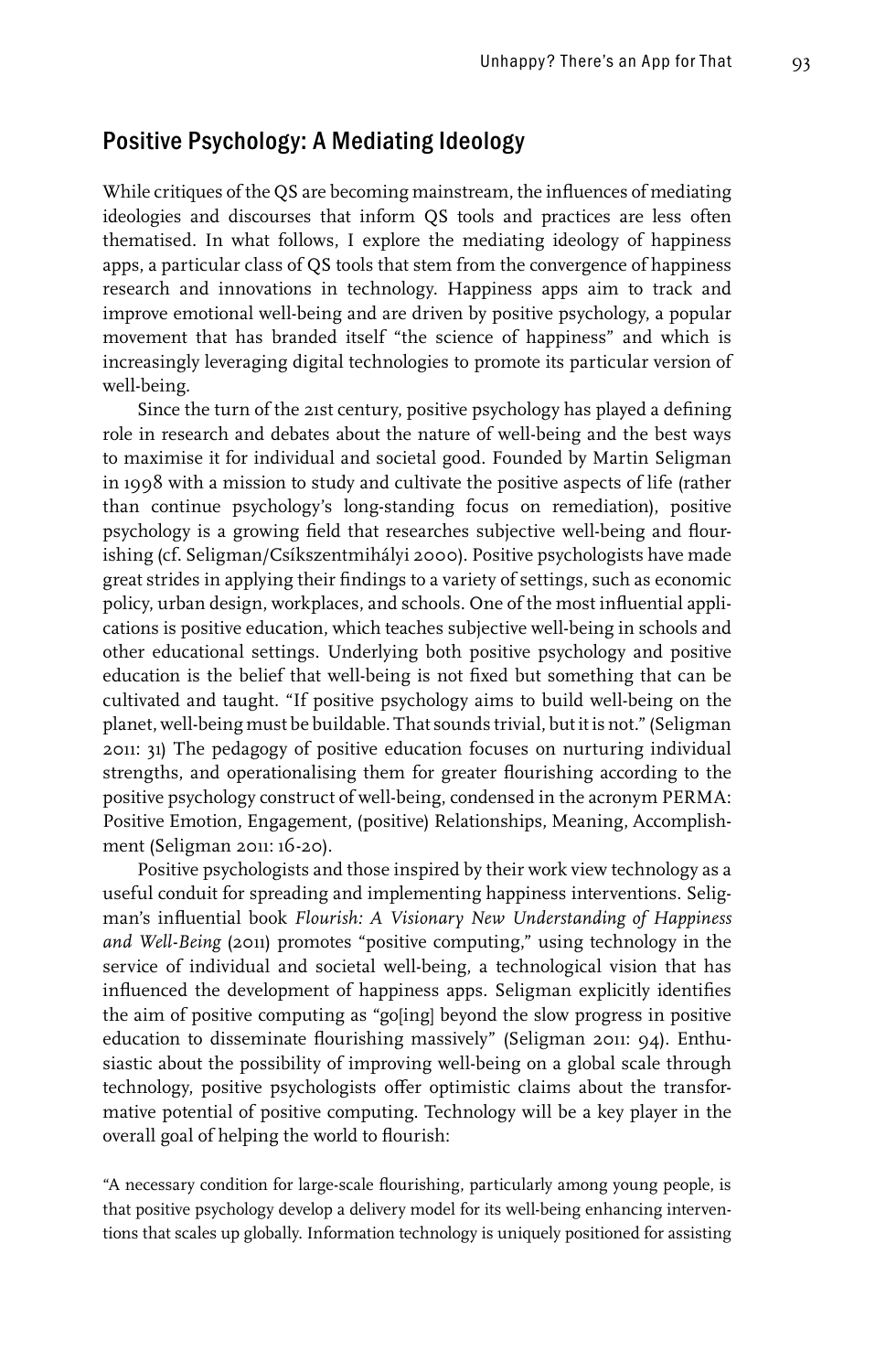individuals with their flourishing in a way that is effective, scalable, and ethically responsible." (Tomas Sanders, qtd. in Seligman 2011: 94)

Although investment in increased flourishing (Seligman 2011: 240) may be considered a welcome shift, this commitment must be evaluated against positive psychology's core values. Positive psychology prides itself on its grounding in scientific research and empiricism, offering these commitments up as primary support for its interventions' success (cf. Belli 2012: 78-82; Parks et al. 2012: 1222; Howells et al. 2014: 3-4). This focus on scientific objectivity obscures the field's ideological commitments, which promote a particular version of wellbeing skewed towards individualism and personal responsibility. As I will illustrate below, happiness apps often rehearse and reproduce this rhetoric, offering users ostensibly proven methods towards increasing well-being. Positive psychology's appeals to scientific objectivity dovetail with the QS emphasis on empiricism and quantifiability. Together, these discursive claims prompt users to learn about and stage empirical interventions into their own happiness, but they also obscure the visions of well-being built into technologies like happiness apps. A critical analysis is necessary to understand the reach of happiness apps and QS use more generally; data tracking involves "social and cultural ideas about what kinds of information are valuable or trustworthy. Remember: *claims about 'truth' are always claims to power*" (Boesel 2012, emphasis in original).

Under the mantle of scientific rigor and validity, positive psychology pursues the fraught task of assessing happiness and other positive emotions. It labels whatever it identifies as contributing to well-being positive and desirable, without articulating potential nuances or engaging in the difficult discussion needed for consensus (cf. Belli 2012: 96-98). Through science, positive psychology also attempts to distance itself from the liabilities and critiques of the self-help industry, though it actually reproduces many of them (ibid: 78-85). In particular, it posits the individual as the primary locus of improvement, instrumentalises social relationships for personal benefit, and teaching interventions that acclimate people to life the way it is (ibid: 87-91).

The self-reported nature of most subjective well-being research creates further complications. Research on happiness relies on methodologies that

"presume[s] the transparency of self-feeling (that we can say and know how we feel), as well as the unmotivated and uncomplicated nature of self-reporting. If happiness is already understood to be what you want to have, then to be asked how happy you are is not to be asked a neutral question. It is not just that people are being asked to evaluate their life situations but that they are being asked to evaluate their life situations through categories that are value laden." (Ahmed 2010: 5)

This critique can be extended to assessing emotion in QS methodologies, especially in happiness apps, which rely primarily on manually inputted subjective data. Furthermore, self-reporting evaluates happiness in the context of current circumstances; in other words, it assesses satisfaction with the status quo (Ehrenreich 2009: 170). If "[p]olicy itself follows from what is measured"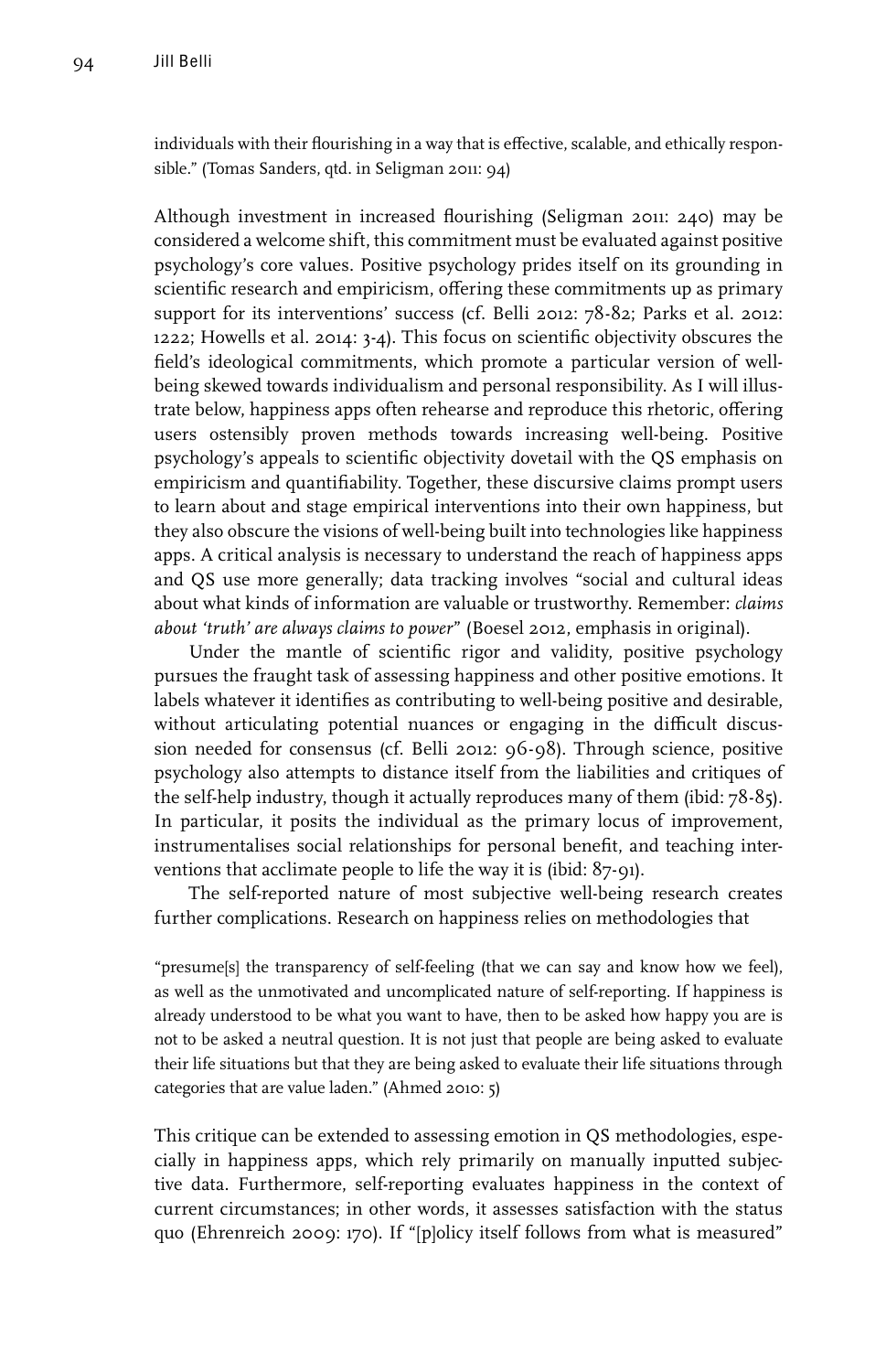(Seligman 2011: 227), then these measurements fuel positive psychology's activist aspirations in a self-fulfilling prophecy, suggesting that a happy future may be built in the image of the present. As the data from happiness apps often contributes to positive psychology research, these QS tools have even farther reaching implications.

As this brief discussion exemplifies, positive psychology is inextricably bound to particular notions of the happy individual and the good life, to what constitutes the positive, and to instrumentalised, decontextualised, and individualised versions of flourishing. Positive psychology's assumptions and agendas must be critically considered, since the ideological commitments of positive psychology may be transferred over to its applications (in this article, literally "apps").<sup>2</sup> Any discussion of happiness apps should account for positive psychology's semantic and conceptual slipperiness, normative and conservative views of well-being, focus on the individual at the expense of structural problems, and instrumentalising tendencies.

#### Happiness Apps: Tracking Well-Being

Dreams of methods and means for measuring and quantifying individual and societal happiness are nothing new. From Jeremy Bentham's felicific calculus to proposed hedonometers to mood rings that change colours with a person's affect, visions of tools to track and visualise emotions have captured collective imaginations throughout history (cf. Davies 2015: 13-39). Happiness apps are the next step in a long line of tracking technologies aiming to assess subjective well-being. These happiness apps promise to track "high-valence data streams" (Swan 2012: 239) and are part of what some view as "self-tracking 2.0, where both quantitative and qualitative data may be collected with the object of improving quality of life in areas such as happiness, well-being, goal achievement, and stress reduction" (Swan 2013: 94). Below, I explore how happiness apps function rhetorically, ideologically, and pedagogically. Happiness apps and their users abound (cf. Eaton 2014), and this brief discussion is not intended to be comprehensive, detailed about any particular app, or an assessment on these apps' effectiveness in increasing well-being. Instead, it serves to highlight some social, political, and ethical issues within the QS as exemplified through happiness apps.<sup>3</sup>

A significant number of happiness apps are informed by the influential field of positive psychology in their claims to expertise, the interventions they

<sup>2</sup> Cf. Belli (2012: 64-106) for a detailed discussion of the rhetoric, pedagogy, ideology, and desirability of positive psychology.

<sup>3</sup> While my primary focus here is on "apps" that can be downloaded and used via mobile phones or tablets, this discussion extends to other web-based happiness applications, which may employ mobile features such as text messaging to assess individual happiness throughout one's daily routine (e. g., *Happy Factor*, cf. http:// howhappy.dreamhosters.com/).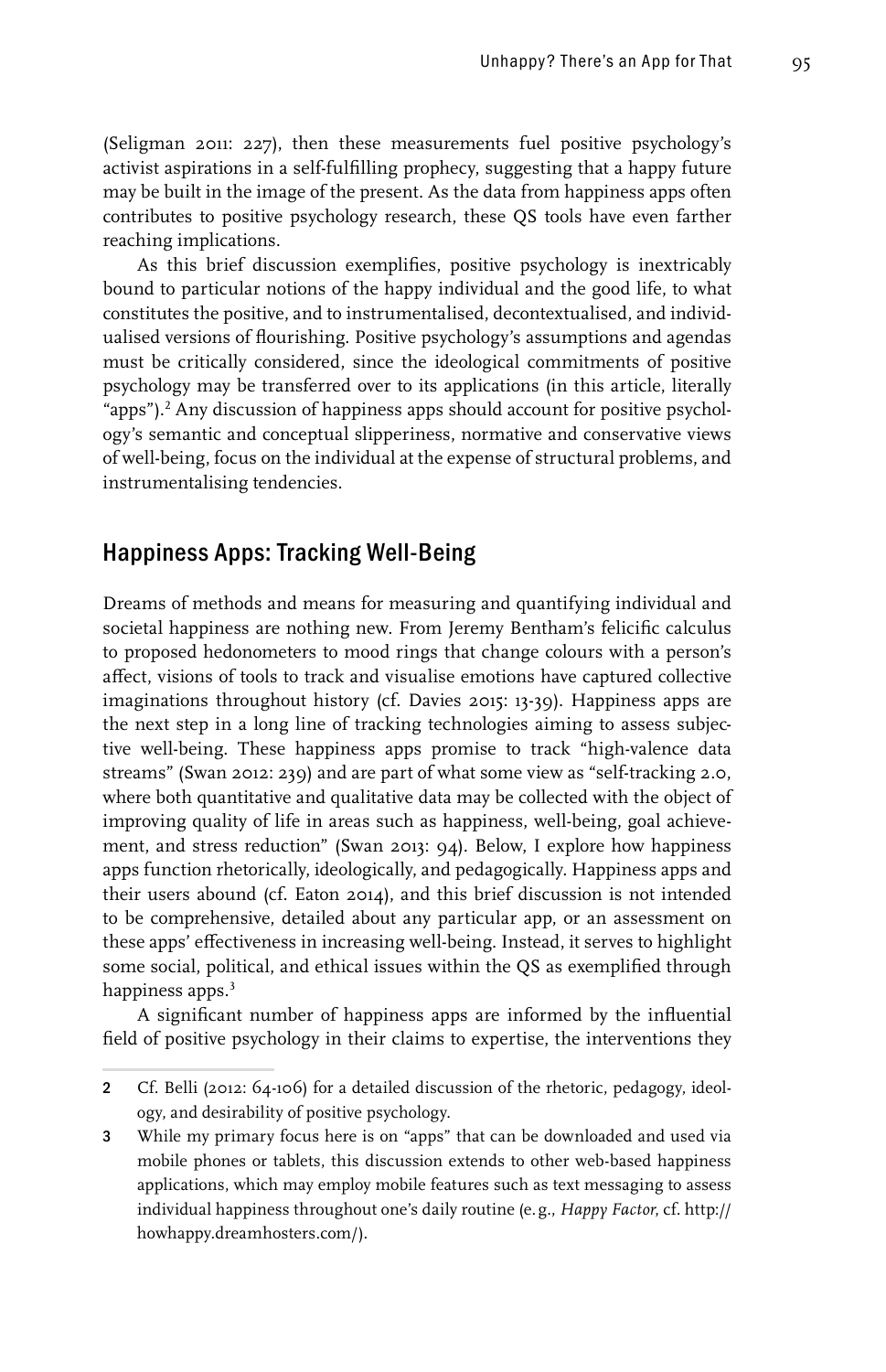propose, and the visions of happiness and the good life they endorse. These apps do not merely track user data about well-being; they also orient users to a particular understanding of what type of happiness is desirable. The rhetoric of happiness apps derives from the twin influences of positive psychology and the QS, which both maintain that an individual can be improved through attention to one's emotions and the application of various expert, allegedly scientific interventions.4 The developers of happiness apps reproduce positive psychology's claims of efficacy grounded in science and empiricism in order to set their apps apart from those representing the "non-researched self-help industry" (Howells et al. 2014: 4). This appeal to science manifests in various ways, such as the inclusion of resources outlining the scientific evidence behind happiness interventions and experts from the field to guide the users' quest for greater wellbeing. Some apps, like *Live Happy* and *SuperBetter*<sup>5</sup> , even have popular publications associated with them (Lyubomirksy 2007; McGonigal 2015).

A particularly evocative example is the introductory video of the iPhone app *Live Happy* launched in 2009 as companion to Sonja Lyubomirksy's book *The How of Happiness* (2007). Lyubomirksy narrates this video, providing her credentials as an academic psychologist and author as ethos and logos to support the use of the app. She states: "As a scientific community we've learned how to measure a person's happiness, and armed with this ability to assess how different activities affect one's measured levels of happiness. As it turns out, there are sets of activities that one can engage in, that have been scientifically supported, to help people become happier."<sup>6</sup> The rhetoric and pedagogy of the popular tracking tool *Happify* also relies heavily on science, reassuring users that "the science of happiness is a serious and legitimate area of study, with a great deal of validated research and studies supporting it."7 *Happify's* "experts" and "happiness tracks" creators are firmly entrenched in positive psychology, with titles such as "positive psychology coach" or as authors of related books such as Gretchen Rubin's *The Happiness Project* (2009) or Shawn Anchor's *Before Happiness* (2013). Furthermore, *Happify* claims that "Your Emotional Wellbeing Can Be Measured" and, in its "The Science Behind Happify" section, provides an article on "Happiness by the Numbers," which attempts to quantify various factors associated with happiness.

In this way, these apps are aligned with the positive psychology mantra that increased happiness is desirable and achievable through scientific inter-

- 5 Cf. https://www.superbetter.com/.
- 6 Cf. https://www.youtube.com/watch?v=BGrwPnXdtJM.
- 7 Cf. http://www.happify.com/.

<sup>4</sup> Many happiness apps caution that they do not provide "medical advice" and are not a substitute for the attention of a doctor. Instead, like positive psychology, they aim primarily to increase flourishing, a functional and qualitative difference from apps focused on remediating unhappiness from a medical perspective (e. g. compare *Moodtracker*, which specifically targets medical disorders and *Track Your Happiness*, which is informed by positive psychology and seeks to increase happiness), cf. https://www.moodtracker.com/ and https://www.trackyourhappiness.org/.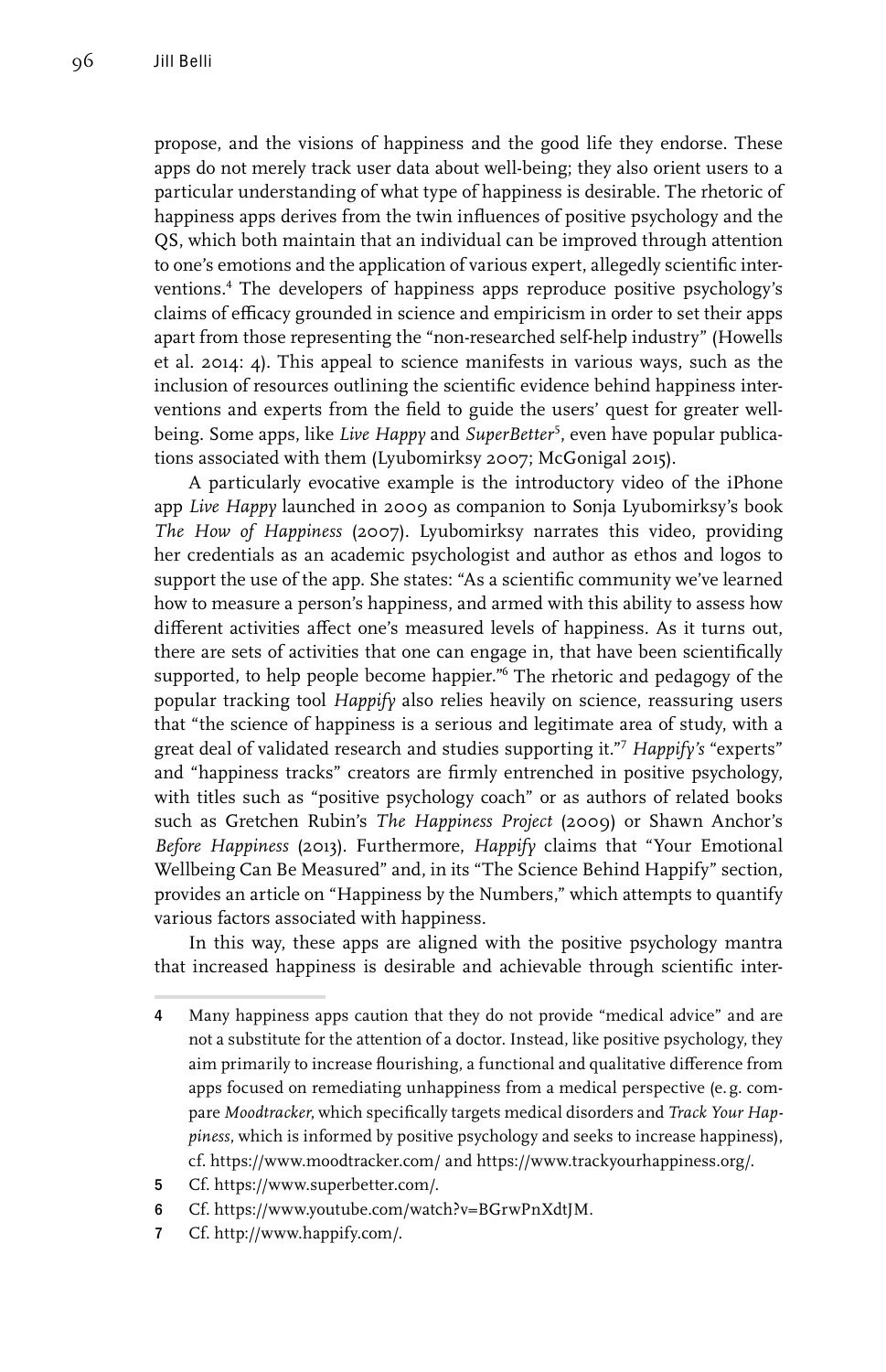ventions, and they work to spread the positive psychology gospel, one of the major goals of "positive computing" as outlined and theorised by Seligman and other leading positive psychologists. By leveraging mobile technology, users can "perform happiness-boosting activities as a natural part of their daily lives, wherever they are, and in different situations" *(Live Happy)*. These happiness apps offer a variety of activities, exercises, motivational strategies, feedback loops, and visualisations to develop self-awareness, one of the primary goals of the QS.

To keep users motivated on their quest to achieve greater happiness, happiness apps often gamify the process of tracking and increasing well-being (Howells et al. 2014: 18). Gamification is seen as an integral component of engaging users in tracking and behaviour change (Swan 2012: 240, 242). *Happify's* slogan is "Happiness. It's Winnable." Suggesting one can "win" at happiness hints at the instrumentalisation infusing these apps as well reliance on both "grit" and "resilience" (buzzwords in positive psychology, and factors integral to the "accomplishment" element of well-being construct PERMA). *Happify* boasts, "Our cheerful games and activities are deceptively effective," and the app offers a "Savor quest" and a "Negative knockout" to help users destress and uplift themselves. *Super-Better*, an app for building user happiness and resilience, has gamification at its core. Its creator Jane McGonigal is an experienced game design researcher and practitioner who tries to leverage gamification strategies to increase well-being. Upon signing up, a user is prompted to choose a "challenge" and then use "Power Ups, Bad Guys, and Quests" to overcome this challenge. Gamification converges with the appeal to scientific expertise, as research is embedded into and informs the app: "As you play SuperBetter, you'll find science icons hidden throughout your missions. Clicking these icons gives you access to the science of SuperBetter – including links to the research articles that everything's based on. You can see an overview of the science behind SuperBetter at ShowMeThe-Science.com."8

Besides motivation through gamification strategies, many happiness apps encourage user reflection, either explicitly endorsing mindfulness (e.g. *Happy*  Factor, with the slogan, "Be Mindful, Be Happy")<sup>9</sup> or otherwise promoting attentiveness to emotions as conducive to positive interventions (e.g., *gottaFeeling*) 10. Mindfulness of behaviors, emotions, thoughts, and habits is actually one of the greatest benefits of the QS; in fact, some users find that *"the awareness one develops through self-quantifying may be as beneficial as (if not more beneficial than) the collected data itself"* (Boesel 2012, [emphasis in original]). Some exercises and activities, such as the "Best Possible Self" activity in *Live Happy* prompt users to write, imagining future selves. This reflective composing is a qualitative, open-ended exercise that stands in contrast to some of the more transactional, functional activities that many of these apps endorse or require (cf. Kurtz/Lyubomirsky 2012; Parks et al. 2012).

<sup>8</sup> Cf. https://www.superbetter.com/.

<sup>9</sup> Cf. http://howhappy.dreamhosters.com/.

<sup>10</sup> Cf. http://gottafeeling.com/.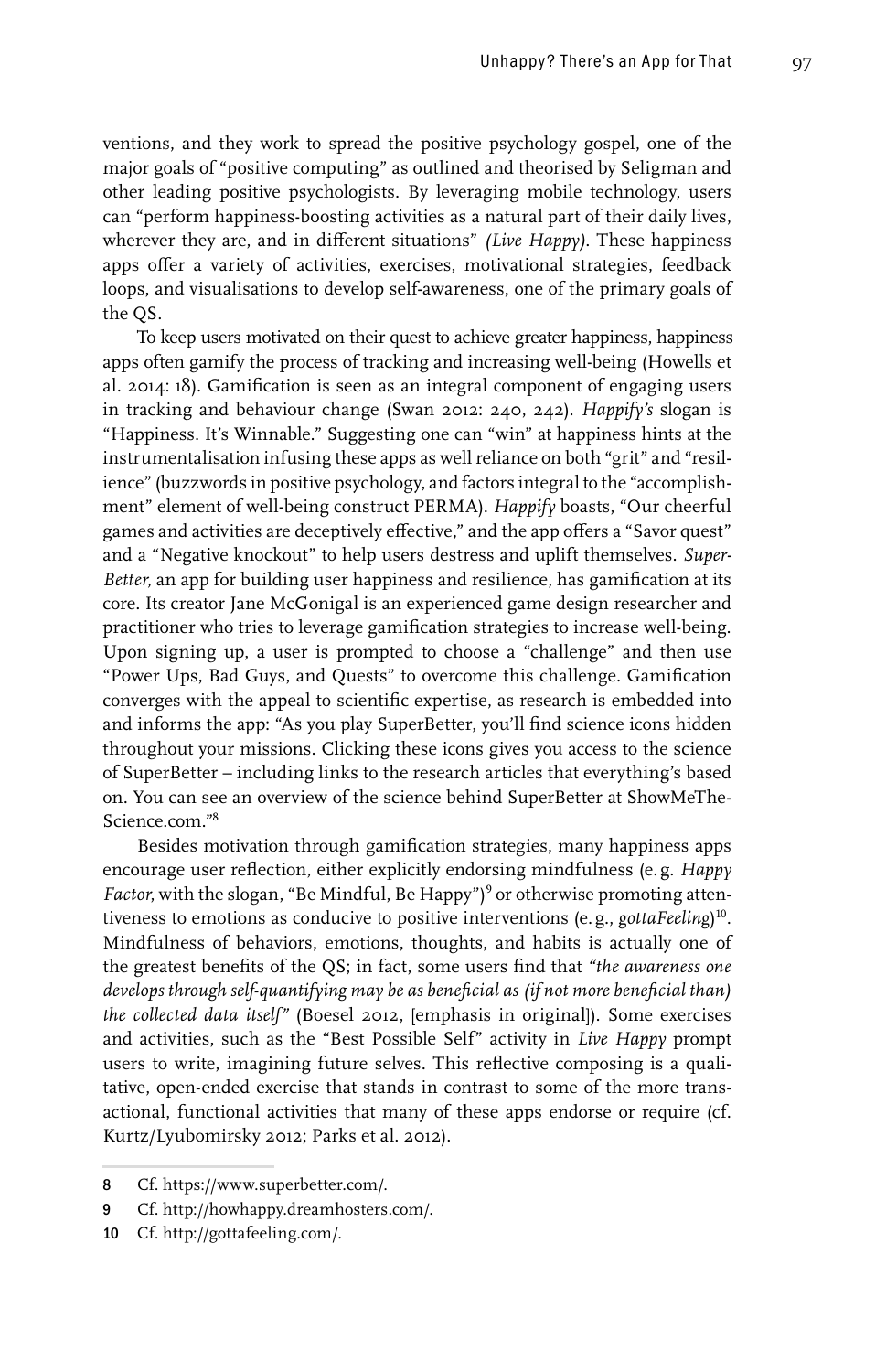Although reflection exercises and data reflection offer benefits, the data collected do not objectively represent unmediated user emotions. These "happiness boosting" activities, gamification strategies, and interventions come contextualized against a backdrop of norms about what it means to be happy within the positive psychology framework. There is an unacknowledged standard of flourishing that users are evaluated by and pushed to aspire to when they use these apps. Whether users are aware of this influence or not, the "data assemblages" (Lupton 2014b: 8) produced by these apps are generated in relation to the popular and powerful ideology and discourse of positive psychology. Therefore, users do not merely gain self-knowledge of their individual subjective well-being; rather, they amass a reflection of themselves through the lens of positive psychology's version of the normative version of a happy individual and the good society.

Furthermore, happiness apps often shape the potential responses that users can provide, limiting the data set to pre-determined, unrepresentative categories. For example, *gottaFeeling* asks the question, "How do you feel?" but only offers the following potential answers: "Happy, Caring, Confused, Sad, Angry, Inadequate, Hurt, Fearful, Lonely, Guilt/Shame."11 *UniThrive Wellbeing*, an app to "[p]ractise positive psychology," assesses mood as follows: "Bored, Content, Excited, Fortunate, Frustrated, Gloomy, Grumpy, Happy, Hopeful, Inspired, Lonely, Loved, Okay, Overwhelmed, Sad, Worried."12 *The Emotion Diary*, another app explicitly "based on the principles of Positive Psychology,"13 provides a bare-bones classification of emotions, with only three images – an unhappy face, neutral face, and smiley face – as options. These constraints built into app-design funnel QS tracking (and by extension, visualisation, sharing, and interventions) through external parameters for what constitutes valid moods, for what counts as happiness data. These apps, then, perpetuate the lack of consensus of defining and assessing happiness, and may fail to capture important data about a person's emotions or circumstances. If there is no category provided for what a user is feeling, her emotions cannot be registered and tracked as data.

Limited response categories become even more problematic when happiness apps go further to help users understand their data and assess potential interventions by offering users visualisations of their data and progress. These representations vary from the color-coded lines of individual data (e. g., *MoodJam*) 14 to more sophisticated collective data visualisations, such as the "Global Happiness" graph from *Happy Factor*. These visualisations are primarily basic representations of manually imported user data, which is consistent with much of the QS: "In fact, most QS apps do little more than present attractive graphs of the user's data and depend on how to spot patterns and correlations – or assume that only trends are interesting." (Fawcett 2015: 255) These data visualisations reinforce

<sup>11</sup> Cf. http://gottafeeling.com/.

<sup>12</sup> Cf. https://itunes.apple.com/us/app/unithrive-wellbeing/id914756577.

<sup>13</sup> Cf. https://itunes.apple.com/us/app/the-emotion-diary/id568740836.

<sup>14</sup> Cf. http://moodjam.com/.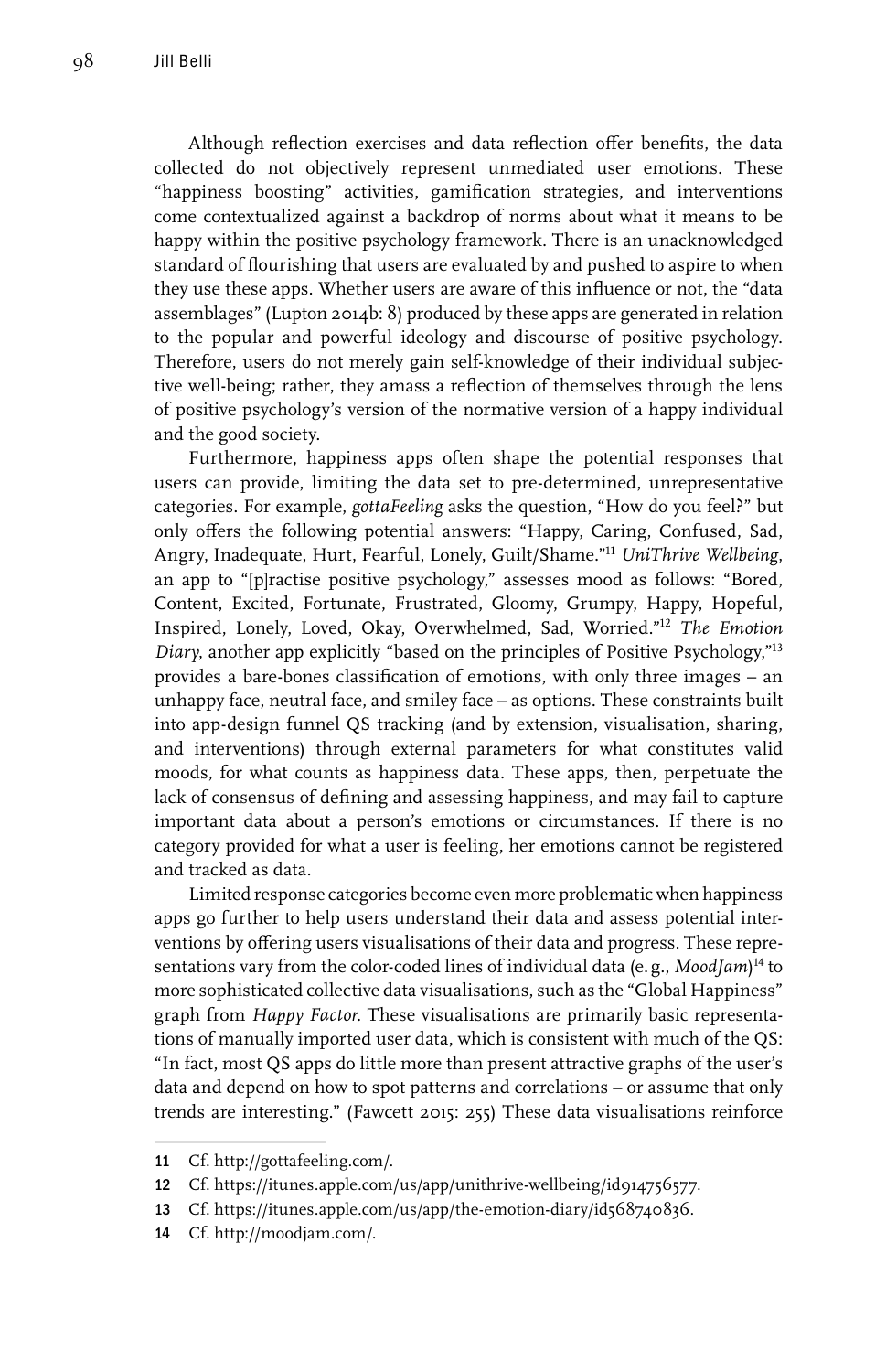the possibility of tracking and representing subjective emotional states for either personal gain or public good. They also position data as something objectively existing in the real world that just is waiting to be captured and graphically rendered, rather than fluid, mutually constituted social and cultural practices.

Though QS is primarily an individual endeavour, happiness apps connect users to larger networks of well-being. Placing individual data in conversation with those of other users represents a shift from "private self-tracking" (Lupton 2014a: 5-7) to "communal self-tracking" (ibid: 8-9). This push towards networked affect is driven by the positive psychology finding that a supportive social network is key to happiness and motivation. Positive psychology professes to move beyond individual happiness to nurturing positive relationships and, ultimately, larger positive institutions (cf. Seligman 2011: 20-24). These happiness apps reinforce this mission, encouraging sociality and at times even mandating it. When opting for the private mode on *Happify*, for example, the user is exhorted to choose sharing settings, because "[s]cientific research shows that social support and positive feedback are key to staying motivated on your happiness journey." The app also has a heading for "Give Encouragement, Get Encouragement," which affirms that social networks aid individuals in the quest for more happiness. *gottaFeeling* exhorts users to "[i]mprove your relationships with gottaFeeling, an application to track and share your feelings." *Moodpanda* presents "featured mood diaries on their main site that users can browse and comment and offer affirmations, creating a motivational support network for its users."15

Some happiness apps go further, allowing users to not only share but also to build social comparison into the feedback loop (e.g. *Moodstats*) 16. Ironically, research shows that this type of comparison (or competition, perhaps) contributes to unhappiness, as is shown in studies of well-being, affect circulation, and emotional contagion in social media (cf. Kramer et al. 2014; Sabatini/ Sarracino 2014; Trumholt et al. 2015). The socially mediated happiness app experience raises other critical questions about how accountability to a network is different from accountability to the self, the problematic nature of self-reporting emotions, and the fact that users may over-represent their feelings of well-being when they know that this information will be public. Some happiness apps such as *Happy Factor* are explicitly (and perhaps inextricably) integrated into existing social media, providing the option for or requiring using another login, such as *Facebook*, to use the tool; *Expereal*, an app or tracking and visualizing mood, even mandates a login via *Facebook* (cf. Shu 2013). For those QS tools offering or requiring a third party social network login, further ethical consideration arises about how data will be used and privacy maintained within these corporate, global networks that commodify their users along with the data and content they produce.

In addition to market interests, happiness apps' "data practices" (Lupton 2014b: 3) and "data assemblages" (ibid: 8) frequently feed positive psychology

<sup>15</sup> Cf. http://www.moodpanda.com/.

<sup>16</sup> Cf. <http://www.cubancouncil.com/work/project/moodstats>.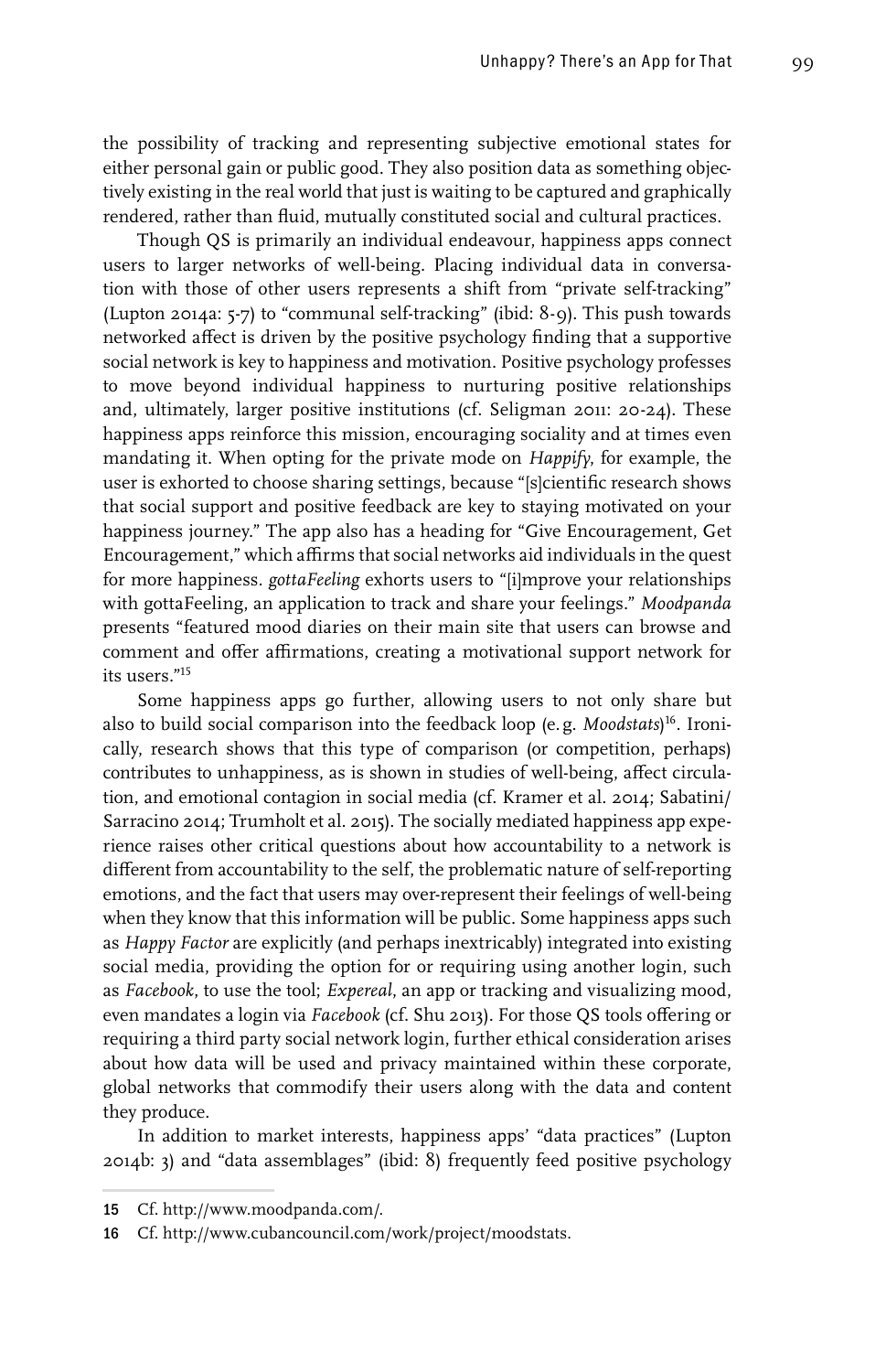empirical research. For example, *Mappiness* indicates that app use contributes data for a research project<sup>17</sup>, as does *Track Your Happiness*, which was created for a doctoral study at Harvard.18 *Mappiness* highlights this partnership between users and researchers on their website, with clear sections labelled "what's in it for you?" and "what's in it for us?" Data, feedback, analysis, and benefit extend beyond individual users to the positive psychologists who view happiness apps as an important research opportunity:

"Technology provides an exciting opportunity to close the gap between research and implementation. […]. The use of smartphone technology adds an additional layer of realism, allowing researchers to create phone-based interfaces for interventions and then, as participants use these interfaces, track participants' behaviors and moods as they occur." (Parks et al. 2012: 1232)

Happiness apps are just one aspect of what I term *digital happiness* in order to summarise efforts of positive psychologists and affiliates to utilise technology for increased well-being. In addition to the QS, digital happiness initiatives employ data mining, network analysis, social media research, and sentiment analysis (e.g. the World Well-Being Project, Twitter's *Hedonometer*, the social network *Happier*) 19. Happiness apps and digital happiness initiatives are altering how individuals and societies conceptualise, measure, and experience happiness, and they frequently serve activist agendas for creating greater wellbeing globally, e.g. *The H(app)athon Project*; *Happy Barometer*; *Happiness Apps Challenge*20 (cf. Havens 2014; Business Wire 2015).

## Conclusion

Regardless of the particular happiness app or its particular inflections, the message is clear: users will benefit from and should engage in tracking happiness habitually. "Clean your teeth, wash your face, measure your mood. A daily mustdo."21 *(Moodscope)* This imperative to monitor subjective well-being through QS tools passes the responsibility for creating and sustaining happiness onto individual users, who then must manage their emotions via these happiness apps. Happiness apps might then participate in self-monitoring, normalcy, and discipline in the Foucauldian sense (Nafus/Sherman 2014: 1793), just as self-help (cf. Rimke 2000; McGee 2005) and positive psychology and happiness studies

<sup>17</sup> Cf. [http://www.mappiness.org.uk/.](http://www.mappiness.org.uk/)

<sup>18</sup> Cf.<https://www.trackyourhappiness.org/>.

<sup>19</sup> Cf. http://www.wwbp.org/, http://www.hedonometer.org/, https://www.happier. com/.

<sup>20</sup> Cf. http://happathon.com, http://happybarometer.com/, http://www.happinessapps. com/.

<sup>21</sup> Cf. https://www.moodscope.com/.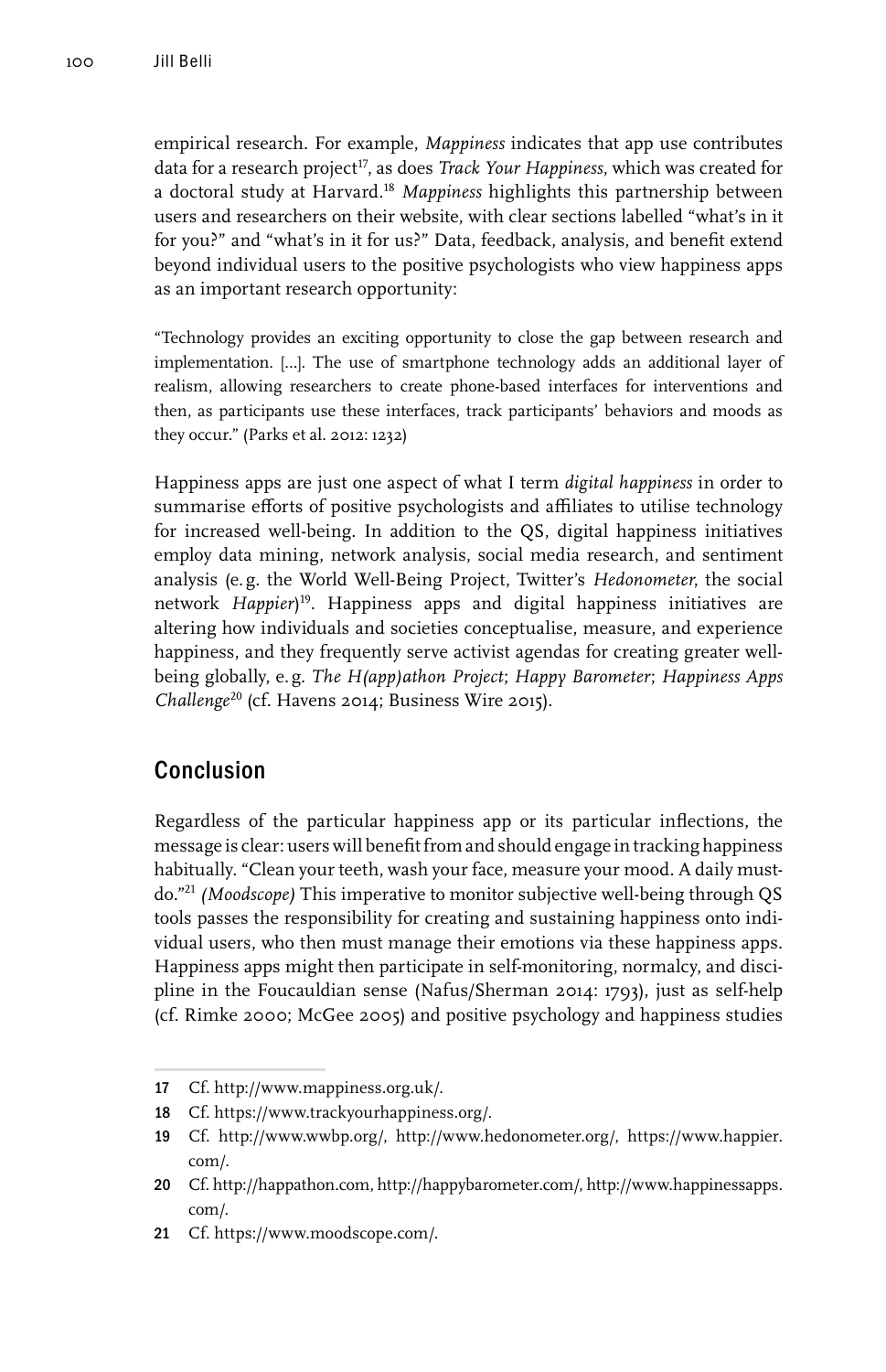might (cf. Belli 2012; Binkley 2014).<sup>22</sup> Happiness apps teach users to be hypervigilant of personal well-being and to change themselves for increased happiness, adjusting their satisfaction to the world as it is rather than critically approaching it. In this view, progress and self-improvement are promised by an app, its set of interventions, and the adoption of the positive psychology worldview they endorse, rather than achieved through engagement with the structural conditions in which users find themselves. These apps carry the assumptions that understanding and increasing one's happiness is a desirable end and within an individual's control. These may seem like obvious and benign statements (users come to various QS tools and methods to learn about and improve their lives), but they bear explicitly stating and critically interrogating. As the specific context of positive psychology makes clear, happiness apps endorse visions of the happy individual and the good life that are not objective and user-centered, but instead aligned with positive psychology's version of the positive, happy, and good.

The popularity and prevalence of happiness apps suggests that they resonate with many QS trackers who desire greater awareness of and strategies for personal well-being. Like other QS tools and methods, they can effectively generate self-knowledge, fuel personal discovery, and guide choices that align users with idealised versions of themselves. However, as the above discussion of happiness apps demonstrates, the QS is infused with values and commitments, and its users are not merely tracking objective data that they can then control via archiving, aggregation, visualisation, interpretation, and operationalisation.

The data captured by QS tracking are always already subjective and fraught, especially so when what is being tracked is mood, happiness, well-being, or other emotional states. Furthermore, users are always already caught up in larger social, cultural, economic, political, and ethical contexts, as are the data that circulates in their bodies, their perceptions, emotions, and beliefs, QS tools, and the larger information economy. "Self-tracking as a phenomenon has no meaning in itself. It is endowed with meaning by wider discourses on technology, selfhood, the body and social relations that circulate within the cultural context in which the practice is carried out." (Lupton 2014b: 2) In the case of happiness apps, they reproduce the central tenets of positive psychology and participate in solidifying individual and societal understanding of well-being according to this field's mission (cf. Howells et al. 2014).

The practice of tracking and operationalising user data via a happiness app is a complex, mediated practice. The data are mediated by the particular tool as well as users' individual understandings of and aspirations for happiness, which in turn are mediated by the rhetoric, ideology, and pedagogy of positive psychology. This triple mediation demonstrates that the QS is not neutral but instead embedded within complex ethical contexts that merit further exploration.

<sup>22</sup> Cf. Davies (2015: 215-243) for an overview of big data efforts to track mood and discussion of how these developments may participate in surveillance and normalising behaviour.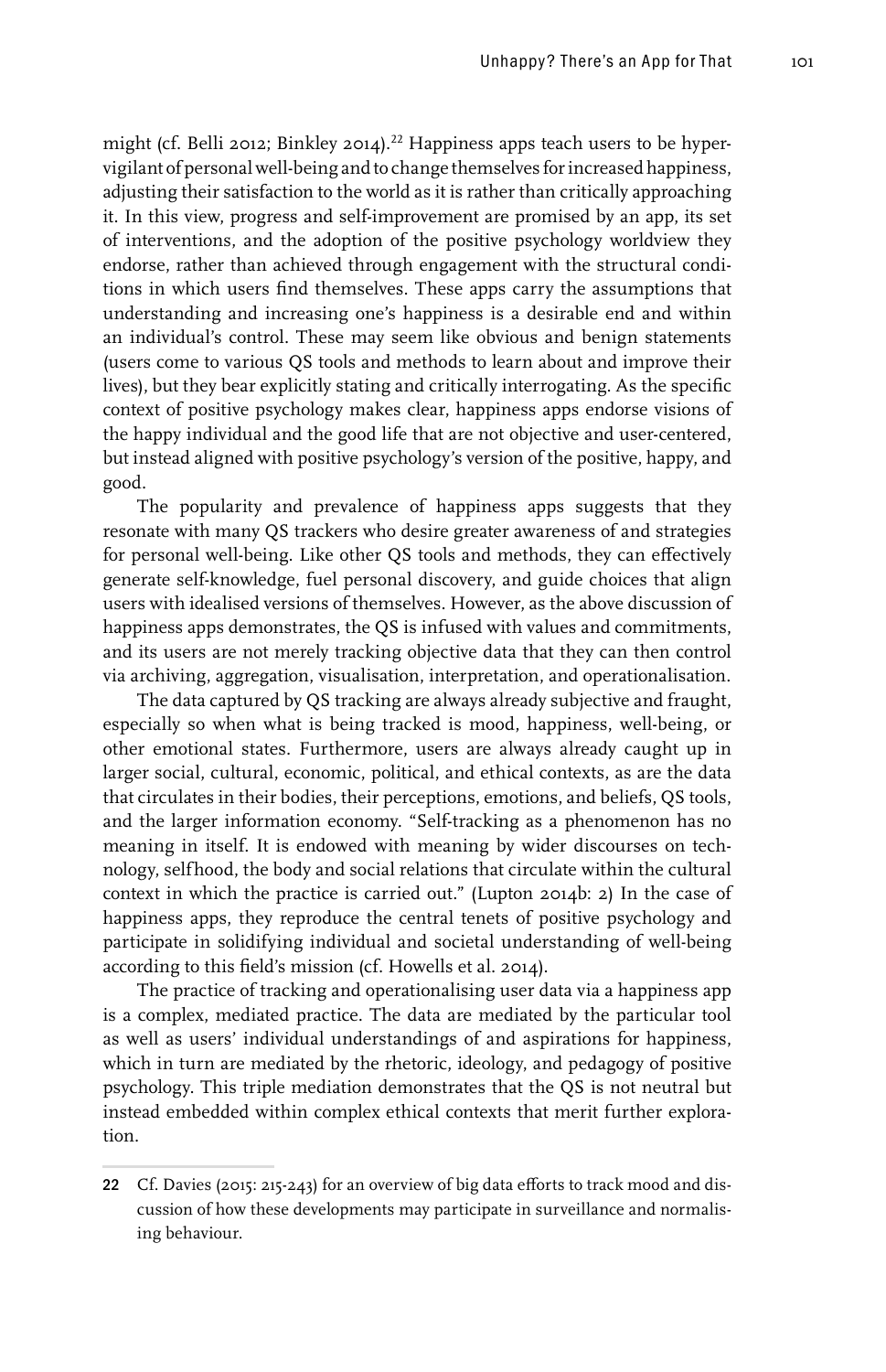## References

Ahmed, Sara (2010): The Promise of Happiness, Durham, NC: Duke.

- Anchor, Shawn (2013): Before Happiness: The 5 Hidden Keys to Achieving Success, Spreading Happiness, and Sustaining Positive Change, New York, NY: Crown Business.
- Belli, Jill (2012): Pedagogies of Happiness: What and How Self Help, Positive Psychology, and Positive Education Teach about Well-Being, doctoral dissertation: The Graduate Center, City University of New York.
- Binkley, Sam (2014): Happiness As Enterprise: An Essay on Neoliberal Life, Albany, NY: SUNY.
- Boesel, Whitney Erin (2012): "The Woman vs the Stick: Mindfulness at Quantified Self 2012", September 20, 2012 [\(http://thesocietypages.org/cyborgology/](http://thesocietypages.org/cyborgology/2012/09/20/the-woman-vs-the-stick-mindfulness-at-quantified-self-2012/) [2012/09/20/the-woman-vs-the-stick-mindfulness-at-quantified-self-2012/](http://thesocietypages.org/cyborgology/2012/09/20/the-woman-vs-the-stick-mindfulness-at-quantified-self-2012/)).
- Business Wire (2015): "Intel-GE Care Innovations™ and Happify to Collaborate On Groundbreaking Program To Help Family Caregivers Of The Chronically Ill." In: Business Wire, November 23, 2015 (http://www.businesswire.com/ news/home/20151123005126/en/Intel-GE-Care-Innovations%E2%84%A2- Happify-Collaborate-Groundbreaking-Program).
- Davies, William (2015): The Happiness Industry: How the Government and Big Business Sold Us Well-Being, London, UK: Verso.
- Davis, Jenny (2013): "The Qualified Self." In: The Society Pages, March 13, 2013 (http://thesocietypages.org/cyborgology/2013/03/13/the-qualified-self/).
- Eaton, Kit (2014): "Positive Thinking, with a Little Help from your Phone." In: The New York Times, October 15, (http://www.nytimes.com/2014/10/16/ business/positive-thinking-with-a-little-help-from-your-phone.html).
- Ehrenreich, Barbara (2009): Bright-Sided: How Positive Thinking Is Undermining America, New York, NY: Picador.
- Fawcett, Tom (2015): "Mining the Quantified Self: Personal Knowledge Discovery as a Challenge for Data Science." In: Big Data 3/4, pp. 249-266.
- Havens, John C. (2014): Hacking H(app)iness: Why Your Personal Data Counts and How It Can Change the World, New York, NY: Tarcher/Penguin.
- Howells, Annika/Ivtzan, Itai/Eiroa-Orosa, Francisco Jose (2014): "Putting the 'app' in Happiness: A Randomised Controlled Trial of a Smartphone-Based Mindfulness Intervention to Enhance Wellbeing." In: Journal of Happiness Studies, pp. 1-23.
- Kramer, Adam D.I./Guillory, Jamie E./Hancock, Jeffrey T. (2014): "Experimental Evidence of Massive-Scale Emotional Contagion through Social Networks." In: Proceedings of the National Academy of Sciences 111/24, pp. 8788-8790.
- Kurtz, Jamie/Lyubomirsky, Sonja (2011): "LiveHappy: An iPhone Application to Increase Students' Happiness." February 2, 2016 (https://www.socialpsy chology.org/action/2011honor2.htm).
- Lupton, Deborah (2014a): "Self-tracking Cultures: Towards a Sociology of Personal Informatics." In: Proceedings of the 26th Australian Computer-Human Interaction Conference on Designing Futures: the Future of Design